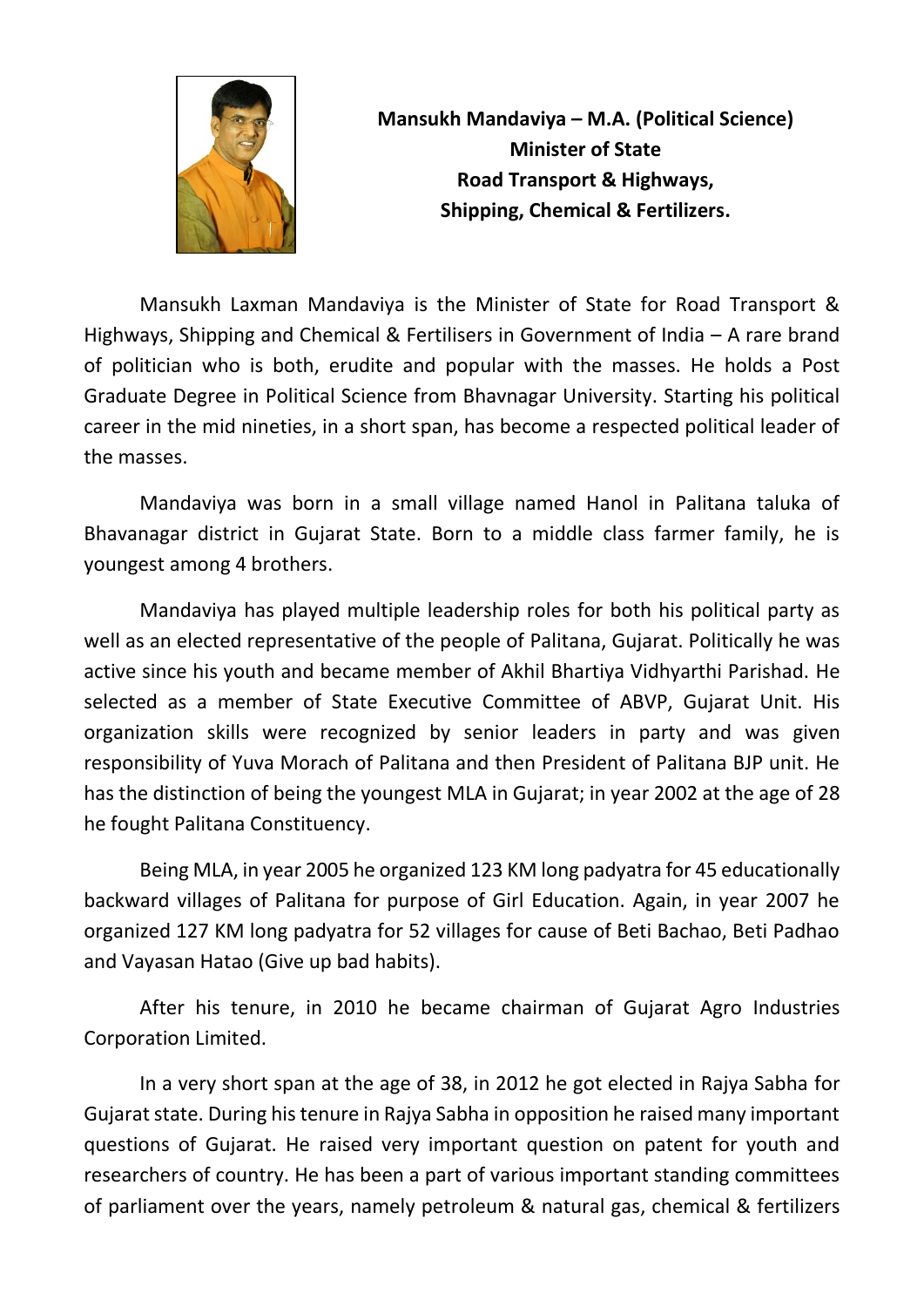and industries. Was also member in consultative committee of environment, forest & climate change; textiles and in select committee for real estate bill – 2015. He was also chairman of Gujarat state consultative committee of FCI.

His organization skills were very important for party and he became Secretary for state unit BJP in 2013 and General Secretary in 2014.

In the end of 2014 he became Gujarat State Incharge of BJP's High-tech & Mega Membership Drive Campaign. By his thoughts, ideas and excellent organisation skill more than 1 crore people join BJP in Gujarat.

Mandaviya is a seasoned public representative and has been recognised in several forums for his political acumen and skill. This ability has been recognized both nationally and internationally, as he has given speech in United Nations on the topic of "2030 Agenda for Sustainable Development".

Mandaviya was a part of President's Delegation for three countries Ghana, Namibia and Cote d'lvoire.

Mandaviya is well-known for his intellectual analysis and thought leadership on several topics including those related with fiscal issues. His analysis of the annual national budget is eagerly awaited every year. His thoughts and ideas on how the economic divide between the poor and affluent can be bridged have been appreciated by experts.

As a very good learner Mandaviya had travels for many countries. He has visited China for the study of the development of Industries, Israel to study the new technology of Agriculture, Europe including England & Germany to study for the facility of urban development & technology, and food festival in Dubai & the study of free trade system. He also visits eastern African countries; Kenya, Ugandan, Tanzania and Ravanda for the study of forest life & culture.

5<sup>th</sup> July, 2016 he sworn as a Minister of State for Road Transport & Highways, Shipping and Chemical & Fertilisers in Government of India.

After becoming the Minister; Mandaviya was a part of Vice President's Delegation for South African countries - Algeria and Hungary.